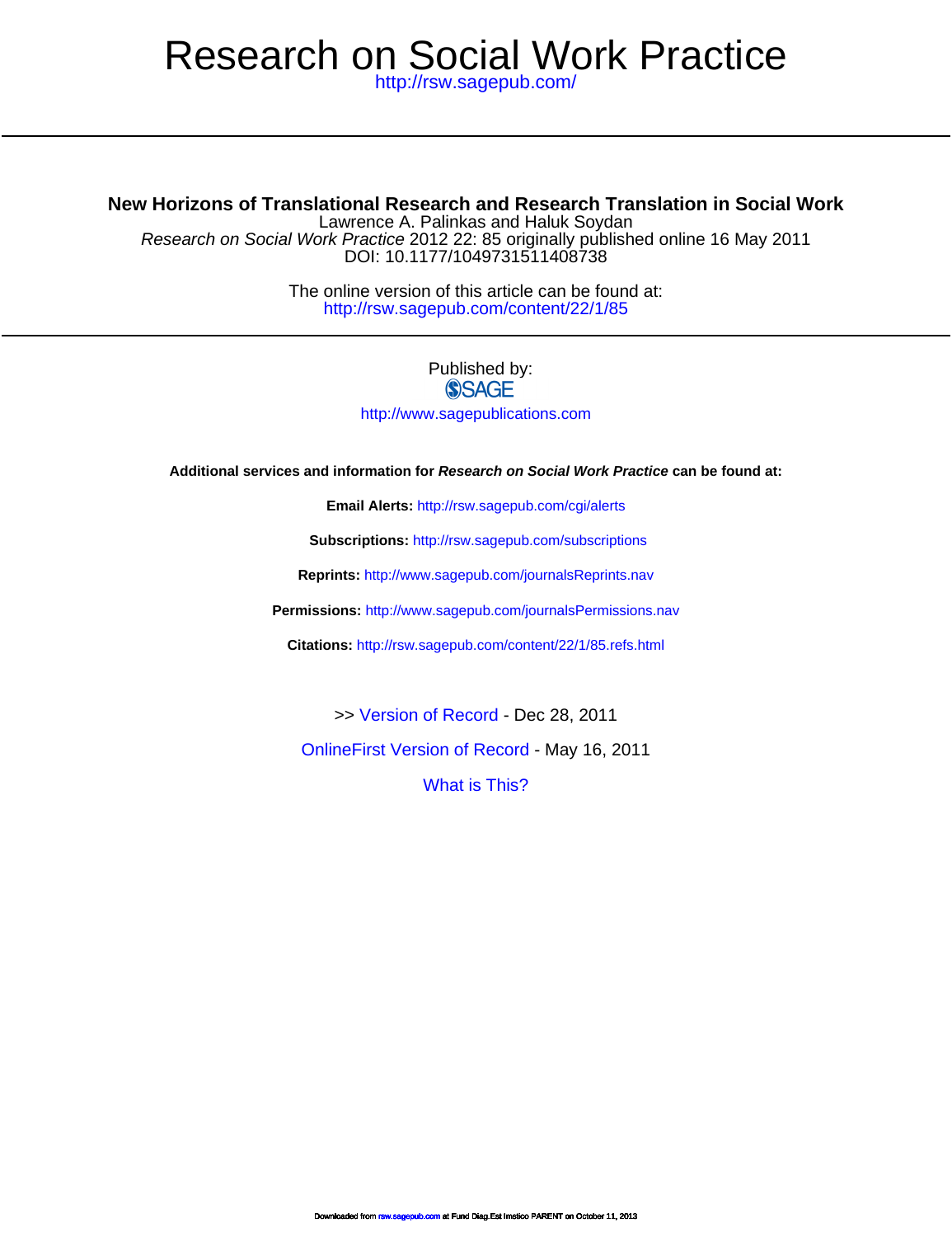# New Horizons of Translational Research and Research Translation in Social Work

sagepub.com/journalsPermissions.nav DOI: 10.1177/1049731511408738 http://rsw.sagepub.com**SSAGE** 

## Lawrence A. Palinkas<sup>1</sup> and Haluk Soydan<sup>1</sup>

#### **Abstract**

There has been an increasing focus on the process of translating research into practice in all fields of health and social services. This focus has shed considerable light on the potential for social workers to play a pivotal role in conducting translational research and facilitating research translation. This article examines new opportunities, directions, and methods for engaging in translational research and research translation; provides examples of social worker leadership in specific translational research studies, methods development, training programs, and National Institutes of Health-funded Clinical and Translational Science Institutes; and describes a strategy for research that meets the specific needs and draws upon the specific strengths of our profession.

#### Keywords

translational science, research translation, evidence-based social work, implementation, dissemination, cultural exchange

As any traveler will tell you, what one happens to see on any horizon is a matter of perspective. The same location may be viewed quite differently depending on who and where the viewer happens to be, whether the viewing is accomplished with the assistance of a telescope or with the naked eye, and whether it takes place on land or sea or in the air. As one progresses toward the horizon, new shapes begin to take form, usually offering a change in perspective. In other words, it is the process of getting there that enables us to see and identify discrete elements on the horizon, whether those elements are new lands or new ideas. Such is the case with social work research.

In this article, we offer a view of a new horizon of social work research as seen from a very particular lens, the lens of clinical and translational science. Admittedly, it is not the only lens available to social workers, and its use is not without controversy, as some suggest it creates a rather narrow and rigid view of the horizon. Nevertheless, it is a lens that has gained increasing prominence within the health and human services in recent years. As such, it is one worth using to examine the new horizons of social work research.

#### Clinical and Translational Science

At the present time, the horizon of social work research is filled with the shapes and forms that are defined by the structure and operation of clinical and translational science. For the most part, that realm has been created by the National Institutes of Health (NIH) and other funding agencies eager to see that all of the basic science and clinical research they have been funding for so many years is actually making a difference in people's lives. The impetus for this desire has been the observation that it is taking much too long to move from bench to bedside, from research to practice. In fact, many studies have reported that it takes an average of 20 years for that to occur (Institute of Medicine, 2001; President's New Freedom Commission on Mental Health, 2003; U.S. Department of Health and Human Services, 1999), and only a small percentage of original research actually survives the process of natural selection (Balas & Boren, 2000, Glasgow, 2009). Moreover, even though certain practices, treatments, and interventions have been found to make a difference and improve the health and well-being of patients/clients/consumers, very few practitioners are actually using them (IOM, 2001; McGlynn et al., 2003). For instance, 90% of publicly funded child welfare, mental health, and juvenile justice systems do not use evidence-based practices (EBPs; Hoagwood & Olin, 2002), which is similar to deficits in the health services (McGlynn et al., 2003). Instead, they use practices that have little evidence beyond personal experience to support their efficacy or effectiveness (Brekke, Ell, & Palinkas, 2007).

There are several reasons for the failure to translate research into practice, including the following: limited time and resources of practitioners; insufficient training; a lack of access to peer-reviewed research journals; lack of feedback and incentives for use of EBPs; the logic and assumptions behind the design of efficacy and effectiveness research trials; a lack of relevance to specific client or patient populations; practitioner

#### Corresponding Author:

Lawrence A. Palinkas, University of Southern California, 669 W. 34th Street, Los Angeles, USA Email: palinkas@usc.edu

Research on Social Work Practice 22(1) 85-92 © The Author(s) 2012

Reprints and permission:

<sup>&</sup>lt;sup>1</sup> School of Social Work, University of Southern California, USA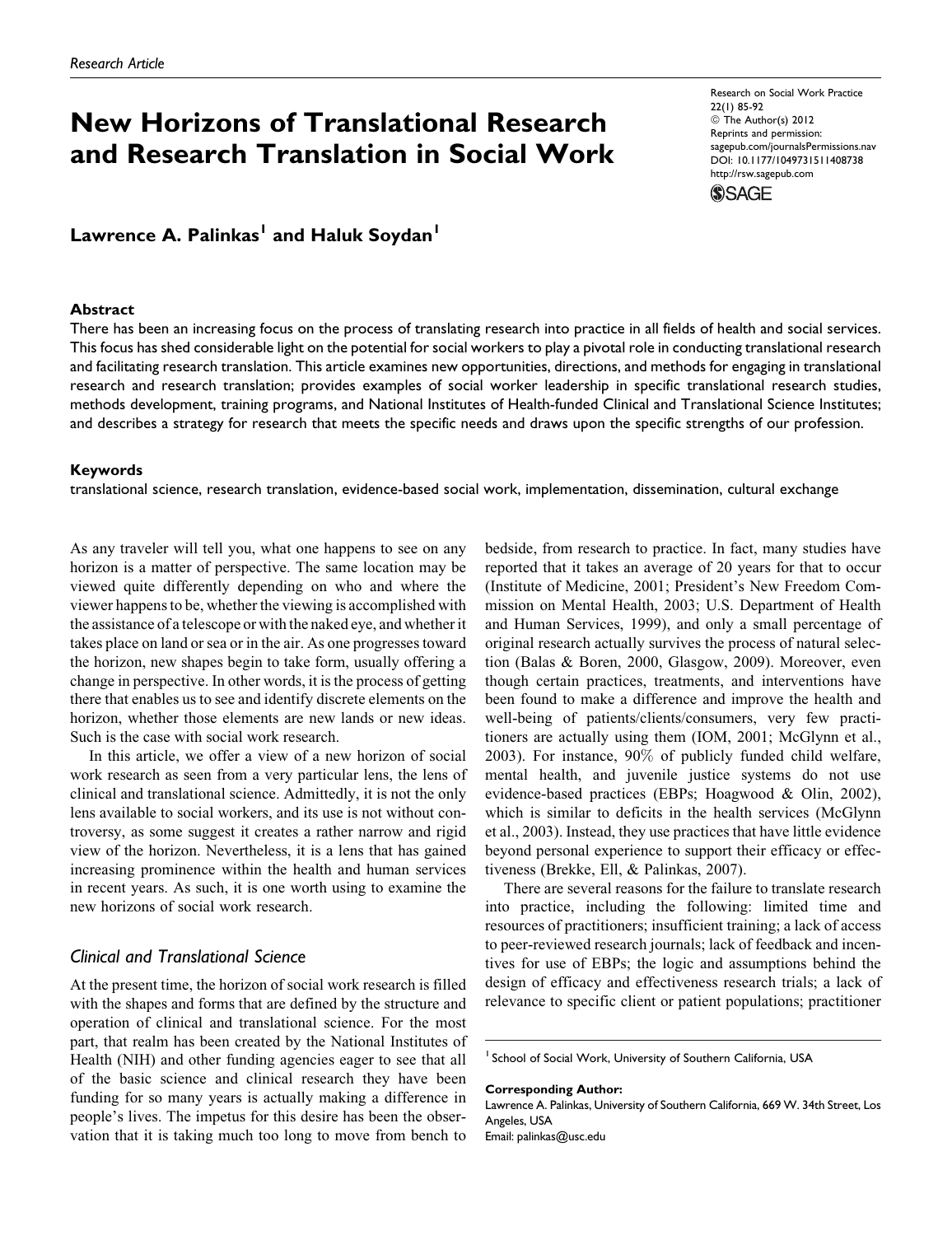concerns about a lack of control over, and disruption of, the therapeutic process; and an inadequate infrastructure and systems organization to support translation (Glasgow, Lichtenstein, & Marcus, 2003; National Advisory Mental Health Council, 1999; Palinkas et al., 2008; Schoenwald & Hoagwood, 2001). These reasons have generated negative impressions of EBPs among practitioners.

One of the biggest challenges to implementing EBPs is overcoming these negative impressions. At times the debate between researchers and practitioners over the merits of EBPs begins to look and sound quite similar to the current debate over health care reform. There are those individuals who embrace it as something necessary to improve service delivery and public health and welfare; those who fear it as something too expensive, ineffective, managerial, and inconsiderate of local needs or preferences; and those who are somewhere in between. We do not wish to discuss or debate the merits of either side of this debate, but we do wish to better understand it and move toward some resolution. Adding fuel to this debate is confusion over what is meant by the term translational research, how much adaptation can occur during the process of translation, and who controls the process. We wish to examine each of these in turn.

#### Defining the Horizon

As defined in Webster's Dictionary, translation is (a) an act or process; (b) a rendering from one language or representational system into another, such as from research to practice; (c) the removal, transfer, or conveyance from one place or condition to another, such as from the university to the community; and (d) a change or alteration to a different substance, form, or appearance, as in the case of EBP adaptation to meet the needs of specific populations. As defined by NIH, translational research is ''the process of applying ideas, insights, and discoveries enerated through basic scientific inquiry to the treatment or prevention of human disease'' (NIH, 2009). The question, however, is whether translational research and research translation are one and the same. Certainly, the act of conducting research results in a product that becomes research evidence, which is then translated into practice. However, one could argue that translational research is a necessary but not sufficient component of research translation. Rather, translational research seeks to understand and facilitate the process of research translation.

The yin and yang of translational research and research translation is reflected in the various definitions of the forms or components of this act or process. For instance, implementation has been defined, on the one hand, as the use of strategies to introduce or change evidence-based health interventions within specific settings (Proctor et al., 2009), and as the gateway or phase of innovation that lies between the decision to adopt the innovation and the routine use of the innovation (Klein & Sorra, 1996) on the other. Proctor and colleagues (2009, p. 27) defined implementation research as the ''study of processes and strategies that move, or integrate, evidencebased effective treatment into routine use, in usual care settings." Implementation science has been defined as "the scientific study of methods to promote the systematic uptake of research findings and other evidence-based practices into routine practice, and, hence, to improve the quality and effectiveness of health services and care'' (Eccles & Mittman, 2006). Likewise, this duality between research on the process of translation and the practice of research translation is reflected in the competing definitions of dissemination and diffusion. Proctor and colleagues (2009, p. 26), for instance, note that NIH program announcements define dissemination as the targeted distribution of information and intervention materials to a specific public health or clinical practice audience with the intent to spread knowledge and the associated evidence-based interventions. Soydan (2009, p. 145) defines it as ''an intentional process in which the information is tailored and adapted to the needs of the targeted group and then actively communicated to them.'' In both instances, the mode of translation is viewed as both a process and efforts to shape or direct that process.

As conceived by NIH, the process of research translation and activities of translational research occur as discrete steps or phases, labeled as T1 (phases 1 and 2 clinical trials), T2 (guideline development, meta-analyses, systematic reviews), and T3 (dissemination and implementation research). Translation in this process moves from humans to patients to practice (NIH, 2009). This and similar representations are often referred to as ''pipeline models'' (Proctor et al., 2009) in the sense that one cannot move to the next step until the previous steps are successfully completed.

If we are to ''translate'' that pipeline model to social work research, it might look something like Figure 1 below. However, translational research in social work is not a pipeline. Rather, it is often a series of two-steps forward and one-step back as lessons learned at each stage or form have implications for other forms or earlier steps. These lessons often occur in the form of adaptations to the EBP during its evaluation for effectiveness, during its dissemination and implementation, and even to ensure its sustainability in a specific setting. These adaptations lead to the struggle to achieve a balance between fidelity to the EBP as found to be efficacious, and flexibility to make changes to the EBP so that it will be acceptable to, as well as effective with, specific communities and populations. However, this process raises the question of how much adaptation can occur before the practice no longer becomes ''evidence-based'' but rather becomes ''lost in translation.''

Finally, there is the issue of who controls the process. Is it the researcher who created the EBP that some may regard as a monster because it threatens their way of working with clients and deprives them of control over the process of service delivery? Is it the practitioner who may resist the monster with metaphorical torches and pitchforks, ready to sabotage its implementation? Is it the client or consumer who does not realize it is a monster? Or is it the government who possesses the fiscal and regulatory power to either save or destroy the monster?

Much has been made of the fact that translational research is an interdisciplinary enterprise (IOM, 2001; PNFCMH, 2003;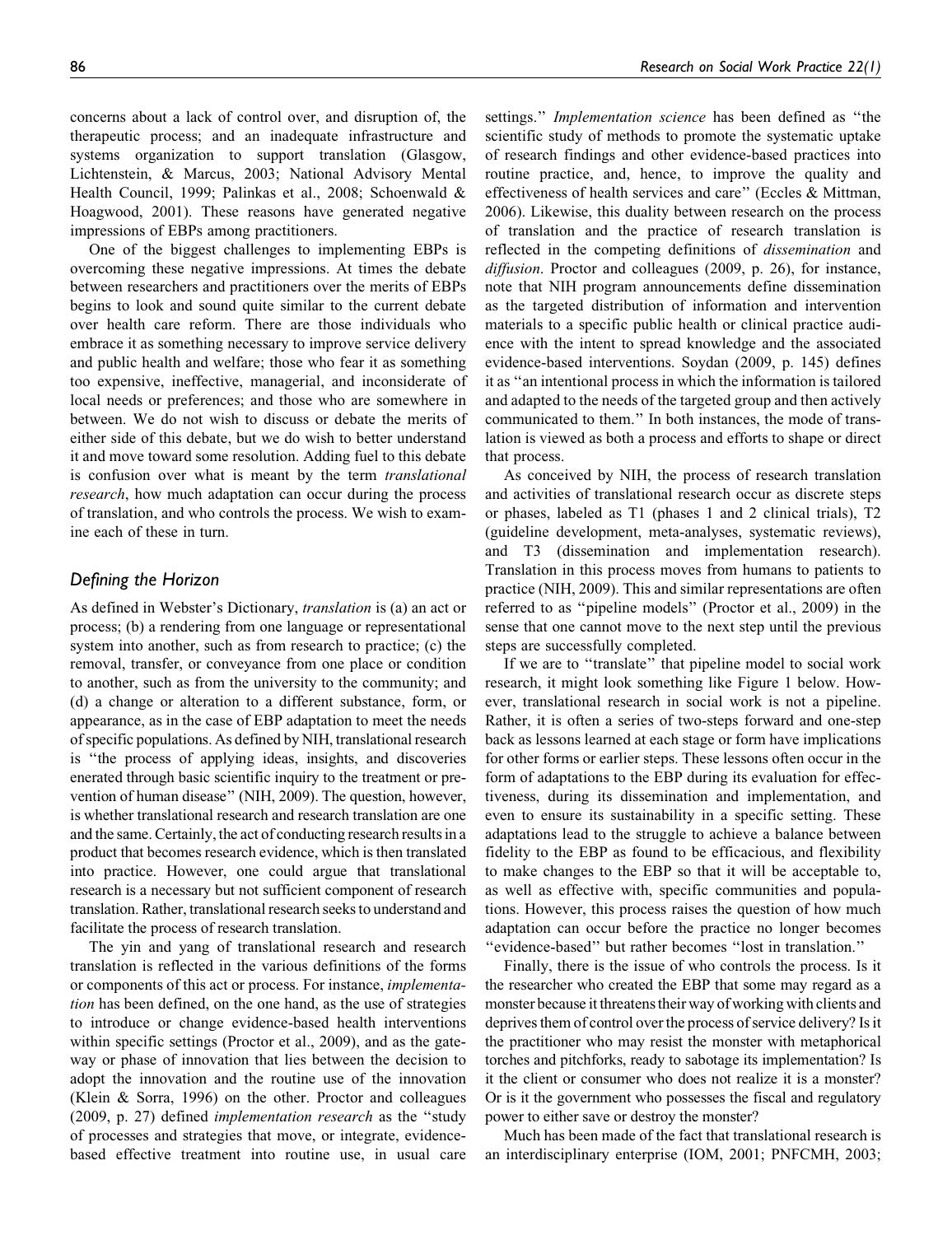

Figure 1. The components of translational research in social work.

USDHHS, 1999). However, there are times when this effort takes the form of a rugby scrum, seemingly disorganized and chaotic. The question we wish to address is where is the discipline of social work in the midst of that chaos? Although social work is often excluded in lists of disciplines engaged in translational social science research, one does not have to look far to see the handiwork of social workers. For instance, a series of effectiveness studies by these investigators appeared in a special issue of this journal (Volume 20, September 2010). These include the following:

- $\bullet$  Depression Care for Low-Income, Minority Safety Net Clinic Populations with Co-morbid Illness (Ell, Lee, & Xie, 2010)
- $\bullet$  Denver Public Schools Youth Matters Prevention Trial (Jensen, Dieterich, Brisson, Bender, & Powell, 2010)
- $\bullet$  Culturally-Based Family Intervention for Mexican Americans (Barrio & Yamada, 2010)
- $\bullet$  Multiple Family Group (MFG) Service Delivery Model (McKay et al., 2010)
- $\bullet$  Intervention Designed for Pregnant Incarcerated Women (Kubiak, Kasiborski, & Schmittel, 2010)
- $\bullet$  Critical Time Intervention (CTI) to Reduce Risk of Homelessness (Herman & Mandiberg, 2010)

Studies by Hawkins, Shapiro, and Fagan (2010) of the Social Development Research Group at the University of Washington, as well as Leathers' (NIMH K01 MH070580) study of dissemination of effective mental health services in foster care, represent some of the efforts by social workers to promote the spread of information about EBPs. And studies by Chamberlain, Brown, and colleagues (2008) to implement Multidimensional Treatment Foster Care (MTFC) using Community Development Teams in California and Ohio, Draine and Herman's (2007) Critical Time Intervention (CTI) for men with mental illness leaving prison, research by Glisson and colleagues (2010) on using the ARC model in children's mental health,

and the work of Palinkas, Fuentes, Holloway, Wu, and Chamberlain (2010) to understand and assess the use of research evidence in public youth-serving systems, represent some of the currently funded projects focused on the implementation of EBPs by principal investigators who are social workers or nonsocial workers in social work-involved settings like child welfare.

Much of the translational research in social work reflects a distinct strategy with an explicit focus, setting, and methodological approach. The focus includes an examination of process and context as well as outcomes in the belief that one cannot truly understand whether or not the EBP works as intended without understanding how, where, and with whom it works. Research translation is widely believed to occur at several different settings or levels, including the larger system environment, group/team, and individual practitioners (Proctor et al., 2009). However, there seems to be growing consensus on the importance of the organizational level. This consensus is reflected in the plethora of strategies designed to address organizational barriers to innovation and research translation—strategies like the RE-AIM model (Glasgow, 2009), the PRECEED-PROCEDE model (Green & Kreuter, 2005), the Institute for Healthcare Improvement (2004) breakthrough series (BTS), and the Department of Veterans Affairs Health Services Research and Development Service's quality enhancement research initiative (QUERI) model (Demakis, McQueen, Kizer, & Feussner, 2000). Similar organizational-level strategies have been developed by and/or for social workers, including the availability, responsiveness, continuity (ARC) model (Glisson, 2002), the community development team model (Sosna & Marsenich, 2006), and the cascading dissemination model (Chamberlain, Price, Reid, & Landsverk, 2008).

The methodological approach to social work translational research involves three principal components: alternatives to traditional randomized controlled trial designs, use of mixed methods, and community engagement. Landsverk, Brown, Reutz, Palinkas, and Horwitz (2011) recommend the use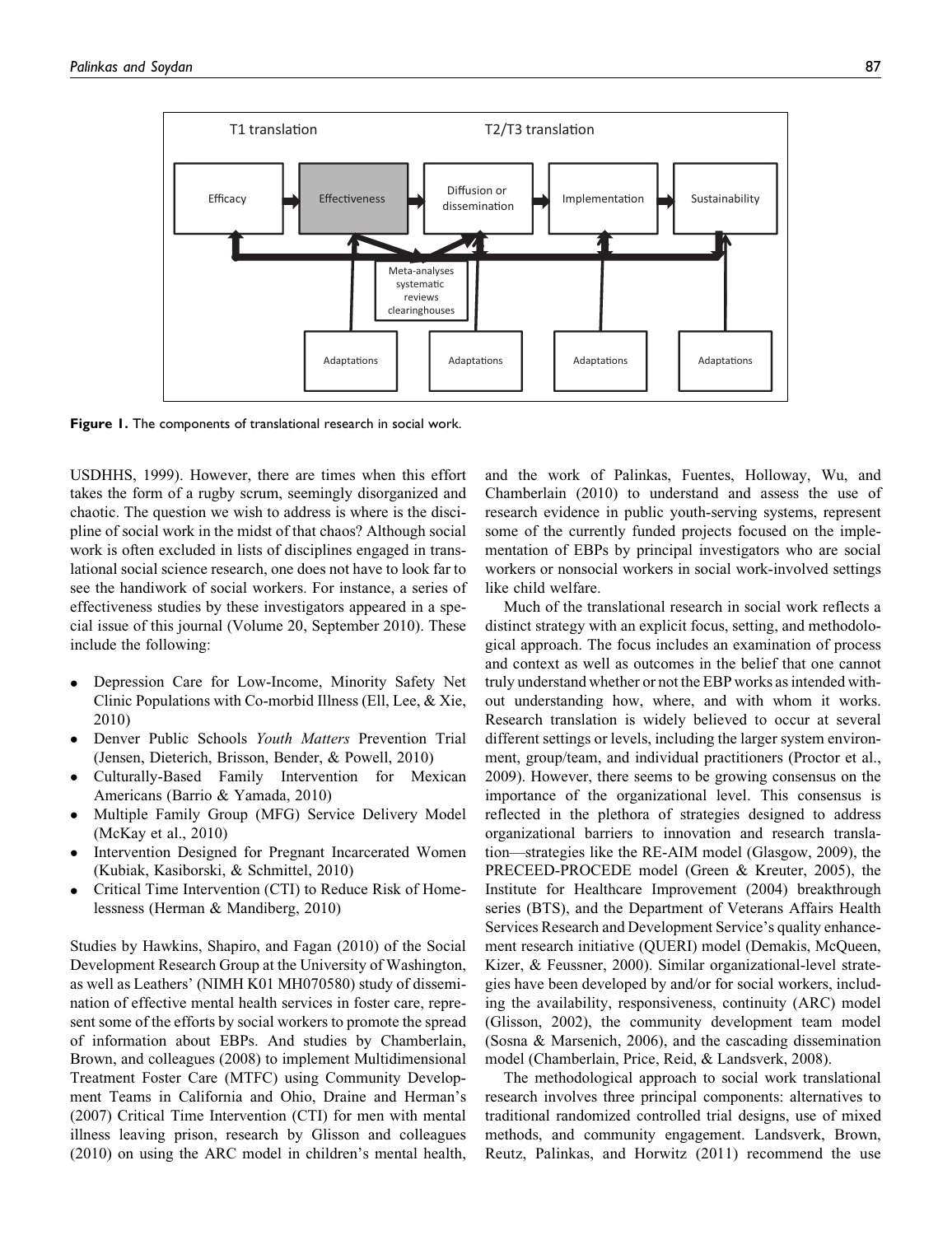of designs that ''mimic the element of choice by consumers and providers in community service settings targeted for implementation of evidence-based practices.'' They cite as examples a set of randomized designs that are considerably more complex than traditional RCTs but also more sensitive to issues of external validity. These include a randomized encouragement trial (RET; West et al., 2008), the Sequential Multiple Assignment Randomized Trial (SMART) designs, (Ten Have, Coyne, Salzer, & Katz, 2003), and the randomized fractional factorial design (Collins, Murphy, Nair, & Strecher, 2005). Mixed-method designs involve the integration of techniques for the collection and analysis of quantitative and qualitative data. The emphasis here is on integration in the belief that greater understanding is achieved when both sets of methods are used in combination (Palinkas et al., 2011). Similarly, community-based participatory research involves the integration of perspectives and activities of university-based researchers and community-based practitioners (McKay et al., 2010).

In addition to the emergence of a distinct strategy for conducting translational research, social workers have been engaged in building the infrastructure necessary for this kind of research. For instance, colleagues John Brekke and Kathy Ell at the University of Southern California and Enola Proctor at Washington University in St. Louis have assumed leadership positions in their university's Clinical and Translational Science Research Institutes (CTSI). Brekke and Ell are codirectors of the USC CTSI Office of Community Engagement, and Proctor is director of the Washington University CTSI Dissemination and Implementation Research Core. These CTSIs have also been instrumental in funding social work translational research. Among the list of projects recently funded by the USC CTSI and awarded to School of Social Work faculty are the following:

- $\bullet$  Maria Aranda, ''Testing of a Frailty Diagnostic Measure for Low-Income, Medically-Ill Older Adults with Depression.''
- $\bullet$  Karen Lincoln, ''Mental Health Disparities within the Context of Health Disparities: Depression and Obesity among Black Women.''
- $\bullet$  William Vega and Karen Lincoln, ''Uncovering Opportunities for Prevention and Early Intervention among Older Minority Groups in Disadvantaged L.A. Neighborhoods – Pilot Study.''
- $\bullet$  Suzanne Wenzel, ''Homeless Veterans in Skid Row: Understanding and Addressing Behavioral Health Needs.''

The CTSI also awarded a training grant to a School of Social Work doctoral candidate:

 $\bullet$  Ian Holloway, ''Social Network and Contextual Influences on Substance Use and HIV Risk Among Young Men having Sex with Men (YMSM).''

Social workers have also been leading the way in developing new methods specifically for translational research. For instance, the Implementation Methods Research Group (IMRG) is a National Institute of Mental Health-funded Advanced Center for Intervention and Services Research led by John Landsverk. The IMRG is a multidisciplinary ''virtual center'' focused on implementation methods development with the emphasis on child welfare and child mental health. A series of articles recently published in Administration and Policy in Mental Health and Mental Health Services (Aarons, Horwitz, Hurlburt, & Landsverk, 2011; Chamberlain et al., 2011; Landsverk et al., 2011; Palinkas et al., 2011; Schoenwald et al., 2011) illustrate the advances made by this center in developing innovative methods for implementation research. And, finally, the George Warren Brown School of Social Work is host to an NIMH-funded (R25 MH080916-01A2) Implementation Research Institute under the leadership of Enola Proctor and John Landsverk. This institute provides mentorship to junior investigators interested in a career in implementation research. The two-year training program provides fellows with exposure to a group of nationally recognized experts in implementation science, experience in grant writing, funding for pilot studies, and opportunities to conduct site visits of ongoing implementation research projects. There are currently 11 fellows participating in the program, with an additional 11 fellows to be selected this year.

#### Beyond the Horizon

What we have described thus far is what is currently on the horizon of translational research in social work. However, to see beyond the horizon, we need to take a different perspective, one that requires or involves a new paradigm for integrating translational research with research translation. We call this paradigm *cultural exchange*. For the most part, researchers provide a global, evidence-based approach to services found to be effective with other populations in other settings. Community-based practitioners, on the other hand, provide a local knowledge of the specific needs of clients in the research sites as well as experience addressing these needs through longestablished treatment strategies (Palinkas et al., 2009). The exchange of knowledge is central to EBP.

The exchange of global versus local knowledge reflects the challenge as well as the opportunity of translational research. The challenge lies in attempting to integrate very different value orientations. For instance, EBP is often associated with a more positivistic tradition of clinical practice, while the distinctive, individualized practices and perspectives of many of the clinicians in both studies tend to reflect a more postmodernist, social constructivist orientation toward behavior and practice (Robbins, Chatterjee, & Canda, 2006). The perspective of treatment developers is usually oriented toward the desire to advance and apply the science of mental health care, while the perspective of social work practitioners is oriented primarily toward the desire to advance practice through the application of theory and of practices consistent with their prior training and experience. In essence, the challenge faced by both groups is in accommodating two different priorities rooted in two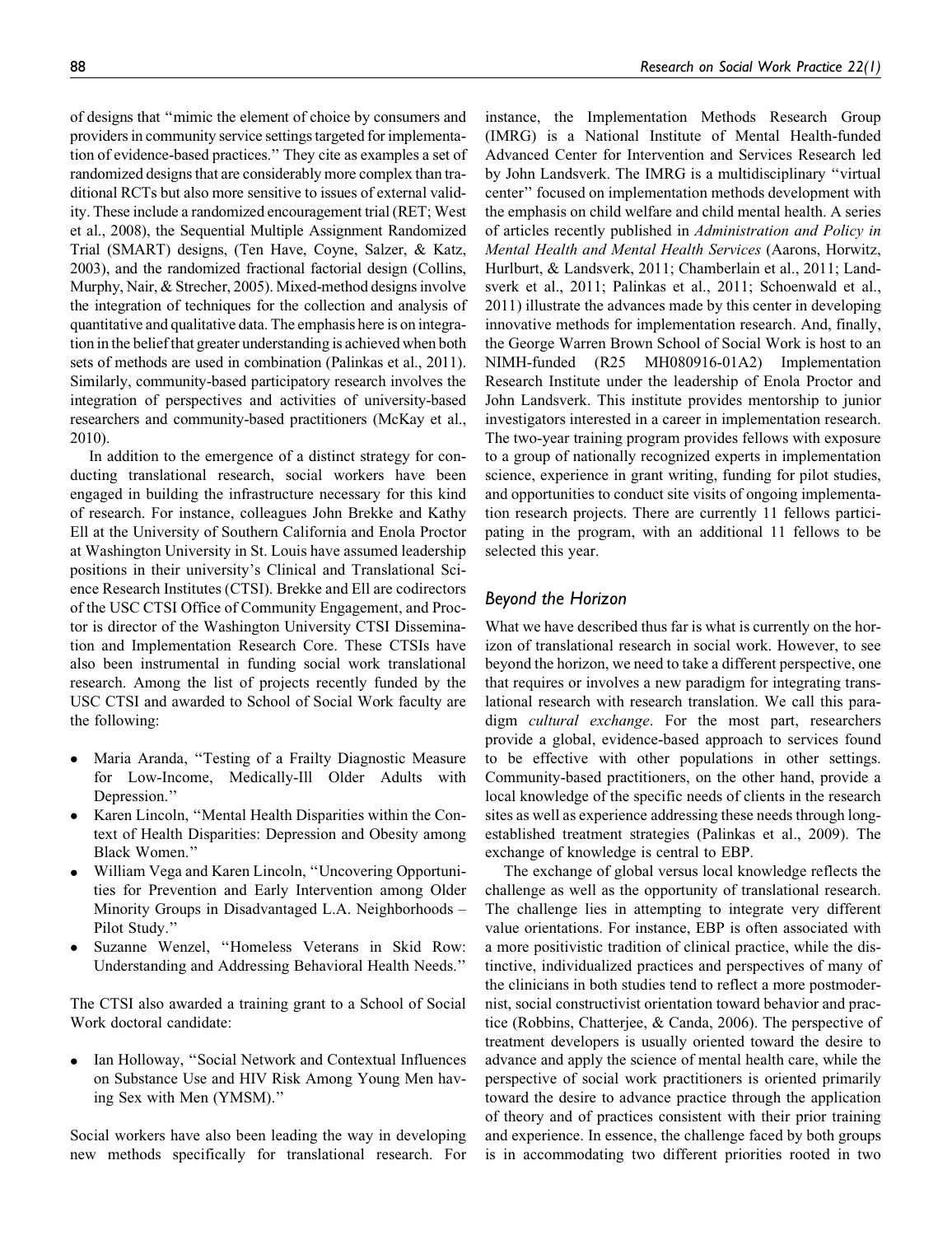different cultural systems (Palinkas, Allred, & Landsverk, 2005), one academic and one clinical.

Both the structure and process of cultural systems are encapsulated in a set of shared understandings or value orientations. Value orientations are complex but definitely patterned, resulting from the traditional interplay of basic values (normative values), social values (prescriptive ethics), and their physical expression (artifacts). These give order and direction to human organization. The cultural logic that articulates the normative values of a social service agency explains why it does what it does, while the social knowledge embedded in prescriptive ethics explains how it is done. The artifacts of the normative and prescriptive values explain what is done, who does it, and when and where it is done (Hatch, 1993). These three elements are arranged in hierarchical fashion with the normative truths at the top and the artifacts at the bottom (Bailey, 1973; Davies, Nutley, & Mannion, 2000; Palinkas et al., 2005). The higher the element, the more resistant it is to change from the outside.

Cultural innovations like EBPs involve the translation, transformation, and exchange of the cognitive (information) and affective (motivation) elements of meaning systems of the stakeholders involved in the community–academic partnership. Cultural exchange is a transaction of knowledge, attitudes, and practices that occurs when two individuals or groups of individuals representing diverse cultural systems (ethnic, professional, organizational, national) interact and engage in a process of debate and compromise (Brekke et al., 2007; Palinkas et al., 2005). It is a bidirectional process in which two or more participants (stakeholders) derive something from and are changed as a result of the transaction. In contrast to other models of translational research, cultural exchange is both a theory and a method, a means of understanding this transaction as well as a tool for facilitating transactions involving multiple stakeholders.

Cultural exchange incorporates elements of other transactional models including social exchange (Blau, 1964), knowledge exchange (Muthusamy & White, 2005), and technology exchange (Begun, Berger, Otto-Salaj, & Rose, 2010). All of these concepts describe bidirectional and multidirectional interactions among partners. For instance, the concept of technology exchange advanced by Begun and colleagues (2010) incorporates three concepts that Gass (2005) identified as relevant to community–campus partnerships: the iterative nature of the collaborative relationship, an emphasis on processes that promote colearning between partners, and ''synergy'' as a mechanism through which more can be accomplished by a partnership than by the partners as individuals. ''It also presumes that collaborators (academic researchers and community practitioners) share an appreciation of the democratic, 'equivalent voice' processes of interaction and decision making that define true collaborations ..." (Begun et al., 2010, p. 56). Such an exchange takes the form of a dialogue between university researchers who learn about "real-world" programs and practices and community-based practitioners who learn about

research methods. ''Concurrently, the exchanges facilitate the development and implementation of better quality research by encouraging feasible and context-appropriate participant recruitment, instrumentation, and design procedures ...'' (Begun et al., 2010, p. 56).

Cultural exchange requires an understanding of the value hierarchies of the partners. "Knowing why each partner is involved in the collaboration is important in predicting how each will participate in developing a collaborative working relationship'' (Begun et al., 2010, p. 58). Although each participant in the translational effort may share a desire to bring improved social work services to a particular population, each may possess different motivations for doing so. Acknowledging these different motivations is essential to designing strategies to satisfy as many of the distinct needs or desires as possible.

Second, cultural exchange relies heavily on interpersonal processes that require the development and nurturance of reciprocal perceived trust (Brinkerhoff, 2002; Muthusamy & White, 2005). ''In participatory research, skills are required in developing trust with community members and leaders and dealing with differences in authority'' (Wells, Miranda, Bruce, Alegria, & Wallerstein, 2004, p. 957).

Third, cultural exchange requires willingness and an ability to engage in negotiation and compromise with one's partners. For instance, ''researchers' interests in knowledge production are often different from the practical interest of communities in improving programs and services in community settings. These issues are important to negotiate throughout the research endeavor so that communities can directly benefit in shorter time cycles, even if final analysis and publications is a longterm process'' (Wallerstein & Duran, 2006, p. 314). In the Chicago HIV Prevention and Adolescent Mental Health Project (CHAMP) project, both researchers and community members had to exercise a certain degree of compromise to insure the success of the project, with the former learning to make time and room for the expanded roles of community partners and the latter learning to trust researchers to both listen to their perspectives and be willing to adapt interventions based on what they heard (Madison, McKay, Paikoff, & Bell, 2000).

Finally, cultural exchange may require or benefit from the presence of individuals who possess some familiarity or competence in both cultural systems and can serve in the role of culture broker. As Wong (2006) observes, there are numerous benefits from having ''champions'' for research and programs on both sides and at several levels. Community liaisons must play an active role in translating the relevance of the science and the need for rigorous methods to stakeholders at all levels.

We view this paradigm as particularly well suited to social work because it embodies social work values and capitalizes on the unique capabilities of social workers to conduct translational research. After all, social workers are ''bilingual'' by virtue of their familiarity with the languages and cultures of both research and practice. They have the trust of the communities in which they serve by virtue of their community presence and role as advocates for that community. By virtue of their unique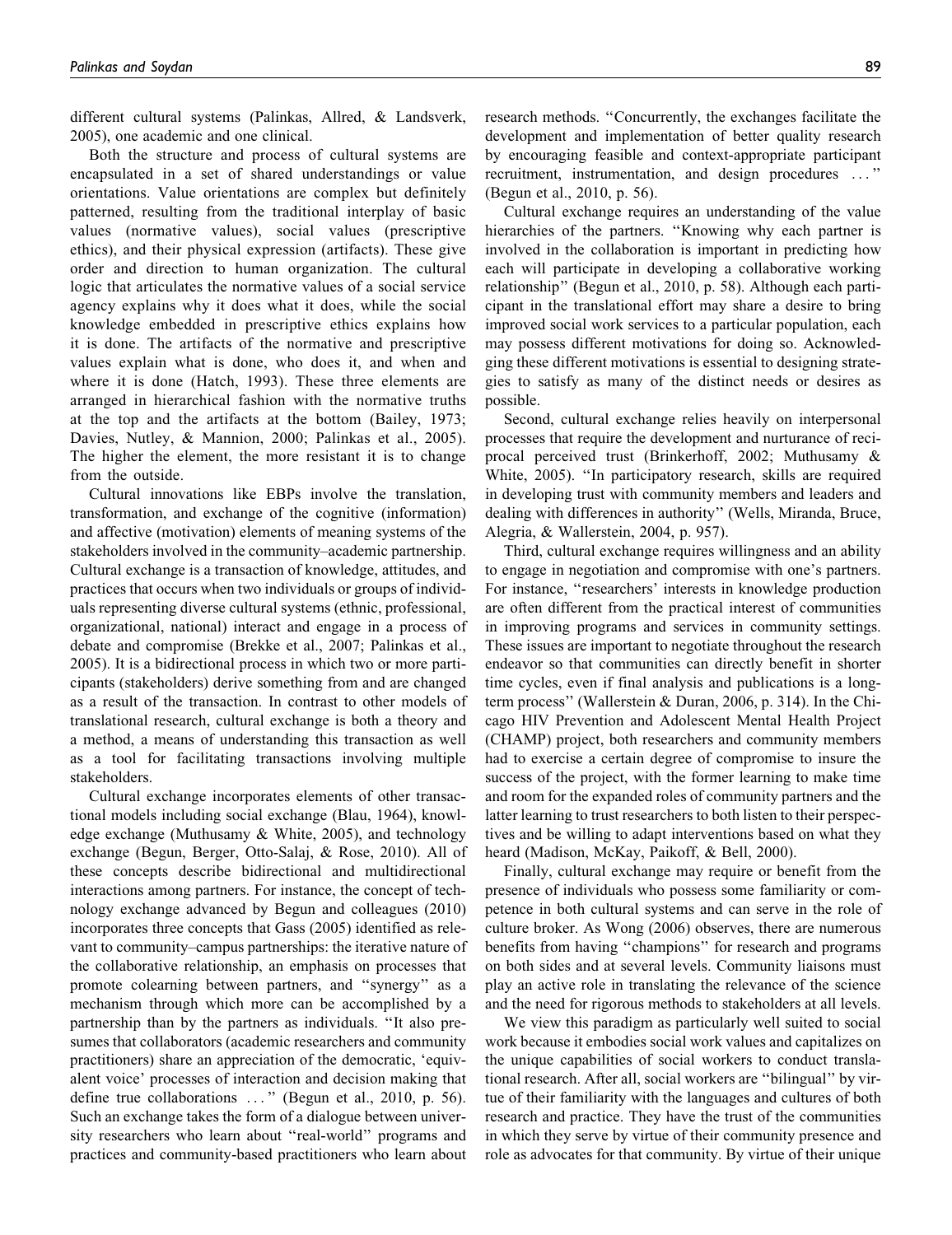position among all disciplines involved in this research, they are also well suited to lead interdisciplinary efforts to translate research into practice in all fields of human services.

#### Conclusion

Cultural exchange is an act or process of translation. However, unlike other paradigms of knowledge transactions or social exchange, it emphasizes and embodies the third definition of translation as found in Webster's Dictionary (i.e., a change or alteration to a different substance, form, or appearance). Cultural exchange leads to a transformation of both research and practice. Whether it is through cultural exchange or some other paradigm, what we can see beyond the horizon is the role played by translational research in transforming social work as a practice and as an academic enterprise. This transformation involves not just the dissemination, adoption, and sustainability of EBPs but the development of a special collaboration between social work researchers and practitioners that begins in the classroom and continues long afterwards.

#### Declaration of Conflicting Interests

The authors declared no potential conflicts of interest with respect to the research, authorship, and/or publication of this article.

#### Funding

Grants from the National Institute of Mental Health (P 30 MH074678) and William T. Grant Foundation (#10648) provided support for the writing of this paper.

#### References

- Aarons, G. A., Horwitz, S. M., Hurlburt, M., & Landsverk, J. (2011). Advancing a conceptual model of evidence-based practice in implementation in public mental health and child welfare systems. Administration and Policy in Mental Health and Mental Health Services Research, 38, 4-23.
- Bailey, F. G. (1973). Promethian fire: Right and wrong. In F. G. Bailey (Ed.), Debate and compromise: The politics of innovation (pp. 1-15). Totowa, NJ: Rowman & Littlefield.
- Balas, E. A., & Boren, S. A. (2000). Managing clinical knowledge for health care improvement. In J. Bemmel & A. McCray (Eds.), Yearbook of medical informatics 2000: Patient-centered systems (pp. 65-70). Stuttgart: Schattauer Verlag.
- Barrio, C., & Yamada, A. -M. (2010). Culturally based intervention development: The case of Latino families dealing with schizophrenia. Research on Social Work Practice, 20, 483-492. doi: 10.1177/ 1049731510361613
- Begun, A. L., Berger, L. K., Otto-Salaj, L. L., & Rose, S. J. (2010). Developing effective social work university–community research collaborations. Social Work, 55, 54-62.
- Blau, P. (1964). Exchange and power in social life. New York, NY: Wiley.
- Brekke, J. S., Ell, K., & Palinkas, L. A. (2007). Translational science at the National Institute of Mental Health: Can social work take its rightful place? Research on Social Work Practice, 17, 123-133. doi: 10.1177/1049731506293693
- Brinkerhoff, J. M. (2002). Assessing and improving partnership relationships and outcomes: A proposed framework. Evaluation and Program Planning, 25, 215-131. doi: 10.1016/S0149-7189 (02)00017-4
- Chamberlain, P., Brown, C. H., Saldana, L., Reid, J., Wang, W., Marsenich, L., ... Bouwman, G. (2008). Engaging and recruiting counties in an experiment on implementing evidence-based practice in California. Administration and Policy in Mental Health and Mental Health Services Research, 35, 250-260. doi: 10.1007/ s10488-008-0167-x
- Chamberlain, P., Price, J., Reid, J., & Landsverk, J. (2008). Cascading implementation of a foster and kinship parent intervention. Child Welfare, 87, 27-48.
- Chamberlain, P., Snowden, L. R., Padgett, C., Saldana, L., Roles, J., Holmes, L., ... Landsverk, J. (2011). A strategy for assessing costs of implementing new practices in the child welfare system: Adapting the English cost calculator in the United States. Administration and Policy in Mental Health and Mental Health Services Research, 38, 24-31.
- Collins, L., Murphy, S., Nair, V., & Strecher, V. (2005). A strategy for optimizing and evaluating behavioral interventions. Annals of Behavioral Medicine, 30, 65-73.
- Davies, H. T. O., Nutley, S. M., & Mannion, R. (2000). Organisational culture and quality of health care. Quality in Health Care, 9, 111-119. doi:10.1136/qhc.9.2.111
- Demakis, J. G., McQueen, L., Kizer, K. W., & Feussner, J. R. (2000). Quality Enhancement Research Initiative (QUERI): A collaboration between research and clinical practice. Medical Care, 38(Suppl. I), I17-I25.
- Draine, J., & Herman, D. B. (2007). Critical time intervention for reentry from prison. Psychiatric Services, 58, 1577-1581. doi: 10.1176/appi.ps.58.12.1577
- Eccles, M. P., & Mittman, B. S. (2006). Welcome to implementation science. Implementation Science, 1, 1. doi: 10.1186/1748- 5908-1-1.
- Ell, K., Lee, P. -J., & Xie, B. (2010). Depression care for low-income minority, safety net clinic populations with comorbid illness. Research on Social Work Practice, 20, 467-475. doi: 10.1177/ 1049731510361962
- Gass, E. (2005). The path to partnership: A new model for understanding university-community partnerships. Professional Development: The International Journal of Continuing Social Work Education, 8, 12-23.
- Glasgow, R. E. (2009). Critical measurement issues in translational research. Research on Social Work Practice, 19, 560-568. doi: 10.1177/1049731509335497
- Glasgow, R. E., Lichtenstein, E., & Marcus, A. C. (2003). Why don't we see more translation of health promotion research to practice? Rethinking the efficacy-to-effectiveness transition. American Journal of Public Health, 93, 1261-1267.
- Glisson, C. (2002). The organizational context of children's mental health services. Clinical Child and Family Psychology Review, 5, 233-253.
- Glisson, C., Schoenwald, S. K., Hemmelgarn, A., Green, P., Dukes, D., Armstrong, K. S., ... Chapson, J. E. (2010). Randomized trial of MST and ARC in a two-level evidence-based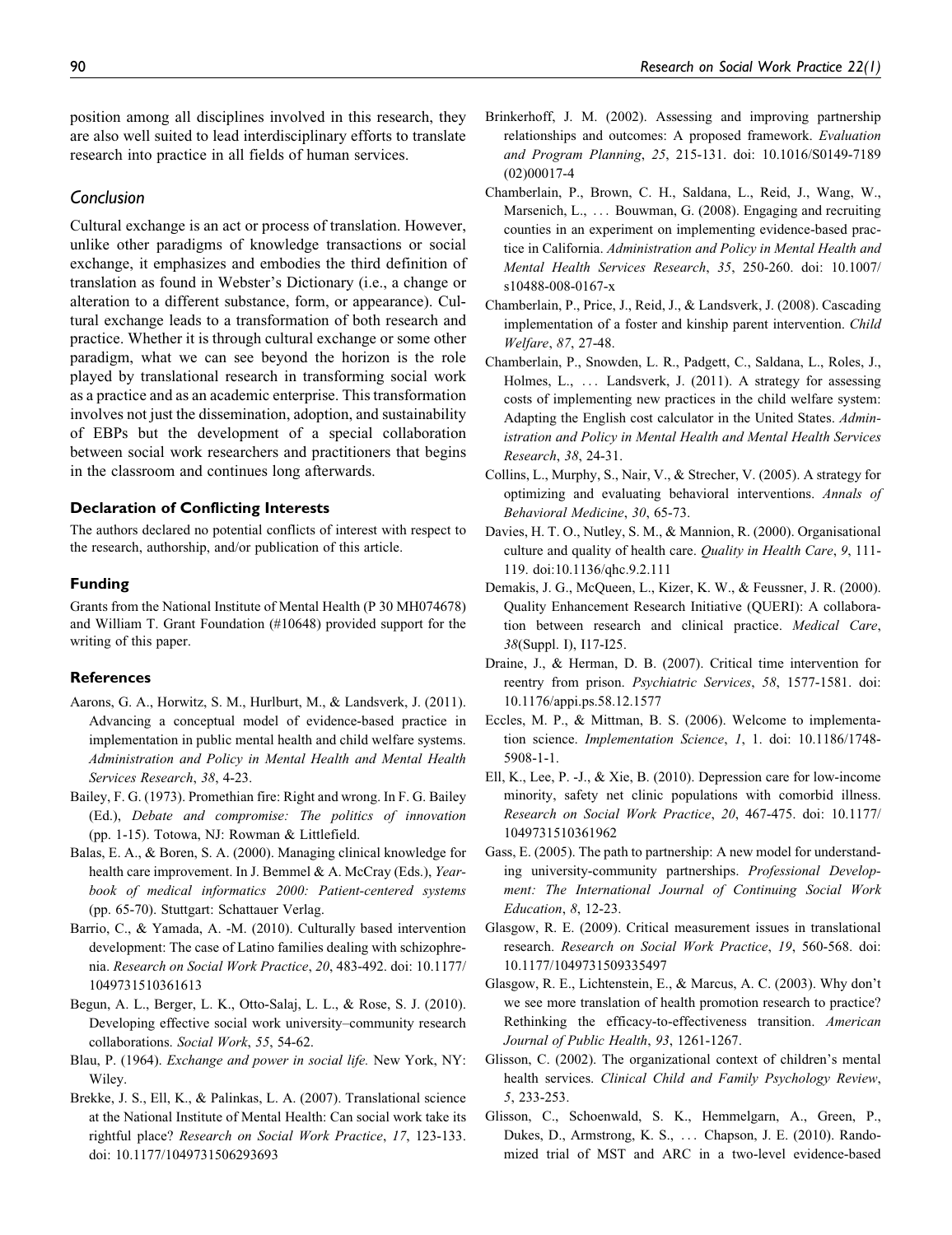treatment strategy. Journal of Consulting and Clinical Psychology, 78, 537-550. doi: 10.1037/a0019160

- Green, L. W., & Kreuter, M. W. (2005). Health program planning: An educational and ecological approach. Boston, MA: McGraw-Hill.
- Hatch, M. J. (1993). The dynamics of organizational culture. *Academy* of Management Review, 18, 657-693.
- Hawkins, J. D., Shapiro, V. B., & Fagan, A. A. (2010). Disseminating effective community prevention practices: Opportunities for social work education. Research on Social Work Practice, 20, 518-527. doi: 10.1177/1049731509359919
- Herman, D. B., & Mandiberg, J. M. (2010). Critical time intervention: Model description and implications for the significance of timing in social work interventions. Research on Social Work Practice, 20, 502-508. doi: 10.1177/1049731509360667
- Hoagwood, K., & Olin, S. S. (2002). The NIMH blueprint for change report: Research priorities in child and adolescent mental health. Journal of the American Academy of Child & Adolescent Psychiatry, 41, 760-767. doi: 10.1097/00004583-200207000-00006
- Institute for Healthcare Improvement (2004). The breakthrough series: IHI's collaborative model for achieving breakthrough improvement. Diabetes Spectrum, 17, 97-101. doi: 10.2337/diaspect.17.2.97
- Institute of Medicine (2001). Crossing the quality chasm: A new health system for the 21st century. Washington, DC: National Academies Press.
- Jensen, J. M., Dieterich, W. A., Brisson, D., Bender, K. A., & Powell, A. (2010). Preventing childhood bullying: Findings and lessons from the Denver public schools trial. Research on Social Work Practice, 20, 509-517. doi: 10.1177/1049731509359186
- Klein, K. J., & Sorra, J. S. (1996). The challenge of innovation implementation. Academy of Management Review, 21, 1055-1080.
- Kubiak, S. P., Kasiborski, N., & Schmittel, E. (2010). Assessing longterm outcomes of an intervention designed for pregnant incarcerated women. Research on Social Work Practice, 20, 528-535. doi: 10.1177/1049731509358086
- Landsverk, J., Brown, C. H., Reutz, J. R., Palinkas, L. A., & Horwitz, S. M. (2011). Design elements in implementation research: A structured review of child welfare and child mental health studies. Administration and Policy in Mental Health and Mental Health Services Research, 38, 54-63. doi 10.1007/ s10488-010-0315-y
- Madison, S. M., McKay, M. M., Paikoff, R., & Bell, C. C. (2000). Basic research and community collaboration: Necessary ingredients for the development of a family-based HIV prevention program. AIDS Education and Prevention, 12, 281-298.
- McGlynn, E. A., Asch, S. M., Adams, J., Keesey, J., Hicks, J., DeCristofaro, A., ... Kerr, E. A. (2003). The quality of health care delivered to adults in the United States. New England Journal of Medicine, 348, 2635-2645.
- McKay, M. M., Gopalan, G., Franco, L. M., Kalogerogiannis, K., Umpierre, M., Olshtain-Mann, O., ... Goldstein, L. (2010). It takes a village to deliver and test child and family-focused services. Research on Social Work Practice, 20, 476-482. doi: 10.1177/1049731509360976
- Muthusamy, S. K., & White, M. A. (2005). Learning and knowledge transfer in strategic alliances: A social exchange view. Organization Studies, 26, 415-441. doi: 10.1177/0170840605050874
- National Advisory Mental Health Council. (1999). Bridging science and service: A report by the National Advisory Mental Health Council's Clinical Treatment and Services Research Workgroup (NIH Publication No. 99-4353). Rockville, MD: National Institute of Mental Health. Retrieved from http://wwwapps.nimh.nih.gov/ ecb/archives/nimhbridge.pdf
- National Institutes of Health. (2009). NIH roadmap for medical research. Bethesda, MD: Author. Retrieved from http://commonfund.nih.gov/aboutroadmap.aspx
- Palinkas, L. A., Aarons, G. A., Chorpita, B. F., Hoagwood, K., Landsverk, J., & Weisz, J. R. (2009). Cultural exchange and the implementation of evidence-based practices: Two case studies. Research on Social Work Practice, 19, 602-612. doi: 10.1177/ 1049731509335529
- Palinkas, L. A., Aarons, G. A., Horwitz, S. M., Chamberlain, P., Hurlburt, M., & Landsverk, J. (2011). Mixed method designs in implementation research. Administration and Policy in Mental Health and Mental Health Services Research, 38, 44-53. doi: 10.1007/s10488-010-0314-z
- Palinkas, L. A., Allred, C. A., & Landsverk, J. (2005). Models of research-operational collaboration for behavioral health in space. Aviation, Space, and Environmental Medicine, 76(Suppl. 1), B52-60.
- Palinkas, L. A., Fuentes, D., Holloway, I., Wu, Q., & Chamberlain, P. (2010, July). Advice networks and implementation of evidencebased practices in public youth-serving systems. Presented at Sunbelt XXX, International Network for Social Network Analysis Conference, Riva del Garda, Italy.
- Palinkas, L. A., Schoenwald, S. K., Hoagwood, K., Landsverk, J., Chorpita, B. F., & Weisz, J. R. the Research Network on Youth Mental Health (2008). An ethnographic study of implementation of evidence-based treatments in child mental health: First steps. Psychiatric Services, 59, 738-746. doi: 10.1176/appi.ps. 59.7.738
- President's New Freedom Commission on Mental Health (2003). Achieving the promise: Transforming mental health care in America (Final Report, DHHS Publication No. SMA-03-3823). Rockville, MD: Department of Health and Human Services.
- Proctor, E., Landsverk, J., Aarons, G., Chambers, D., Glisson, C., & Mittman, B. (2009). Implementation research in mental health services: An emerging science with conceptual, methodological, and training challenges. Administration and Policy in Mental Health and Mental Health Services Research, 36, 24-34. doi: 10.1007/ s10488-008-0197-4
- Robbins, S. P., Chatterjee, P., & Canda, E. R. (2006). Contemporary human behavior theory: A critical perspective for social work (2nd ed.). Boston, MA: Allyn and Bacon.
- Schoenwald, S. K., Garland, A. F., Chapman, J. E., Frazier, S. L., Sheidow, A. J., & Southam-Gerow, M. A. (2011). Toward the effective and efficient measurement of implementation fidelity. Administration and Policy in Mental Health and Mental Health Services Research, 38, 32-43. doi: 10.1007/ s10488-010-0321-0
- Schoenwald, S. K., & Hoagwood, K. (2001). Effectiveness, transportability, and dissemination of interventions: What matters when? Psychiatric Services, 52, 1190-1197.